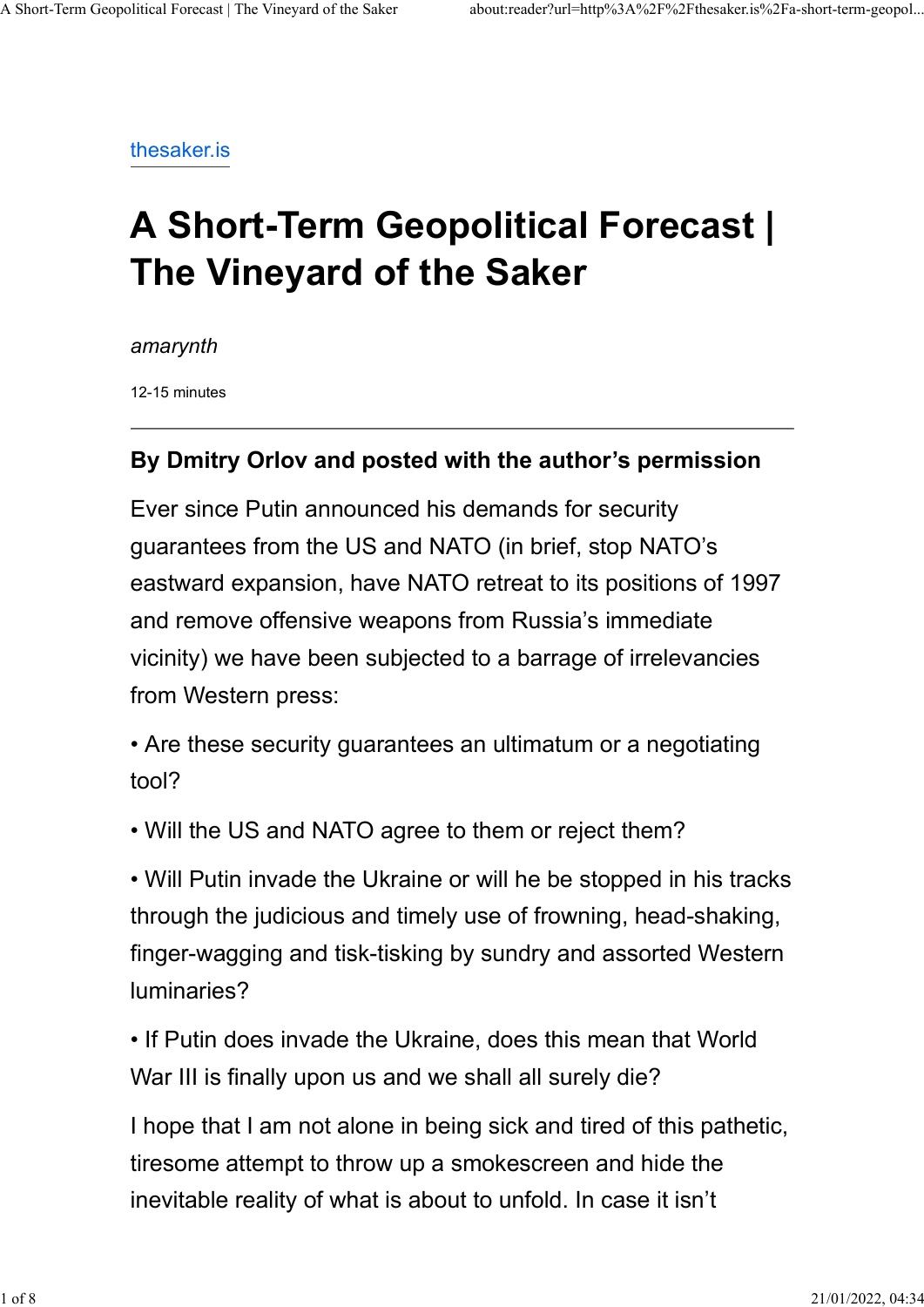completely clear to you yet, I would like to spell it all out. I am normally more cautious when making specific predictions, but in this case our immediate future has been carefully plotted out for us by Russia and China, with the US and its assorted puppets reduced to the status of non-playable characters in a video game who can only do one thing: hide behind a dense smokescreen of risible lies.

First, Russian security guarantee demands are not ultimatums. An ultimatum is an "or else" sort of thing, offering a choice between compliance and consequences, whereas in this case both the noncompliance and the consequences will follow automatically. The West and NATO are, for well understood internal political reasons, unable to sign these guarantees; therefore, the consequences will unfold in due course.

Russia has demanded that both the US and NATO put their refusal to agree to the security guarantees in writing; these pieces of paper will be important moving forward. To understand why, we need to take on board the fact that everything within these security guarantees has already been agreed to by the West; namely, the "not an inch to the east" guarantee given to the Russians by the US 30 years ago and the collective security principle agreed to by all members of the OSCE. By signing a document in which they declare their refusal to abide by what they previously agreed to, the US and NATO would essentially declare themselves to be apostates from international law and order. This, in turn, would imply that their own security needs can be disregarded and that instead they deserve to be humiliated and punished.

Further, by putting their refusal in writing, the US and NATO would declare the collective security principle itself—specifically with respect to the US and NATO—to be null and void, meaning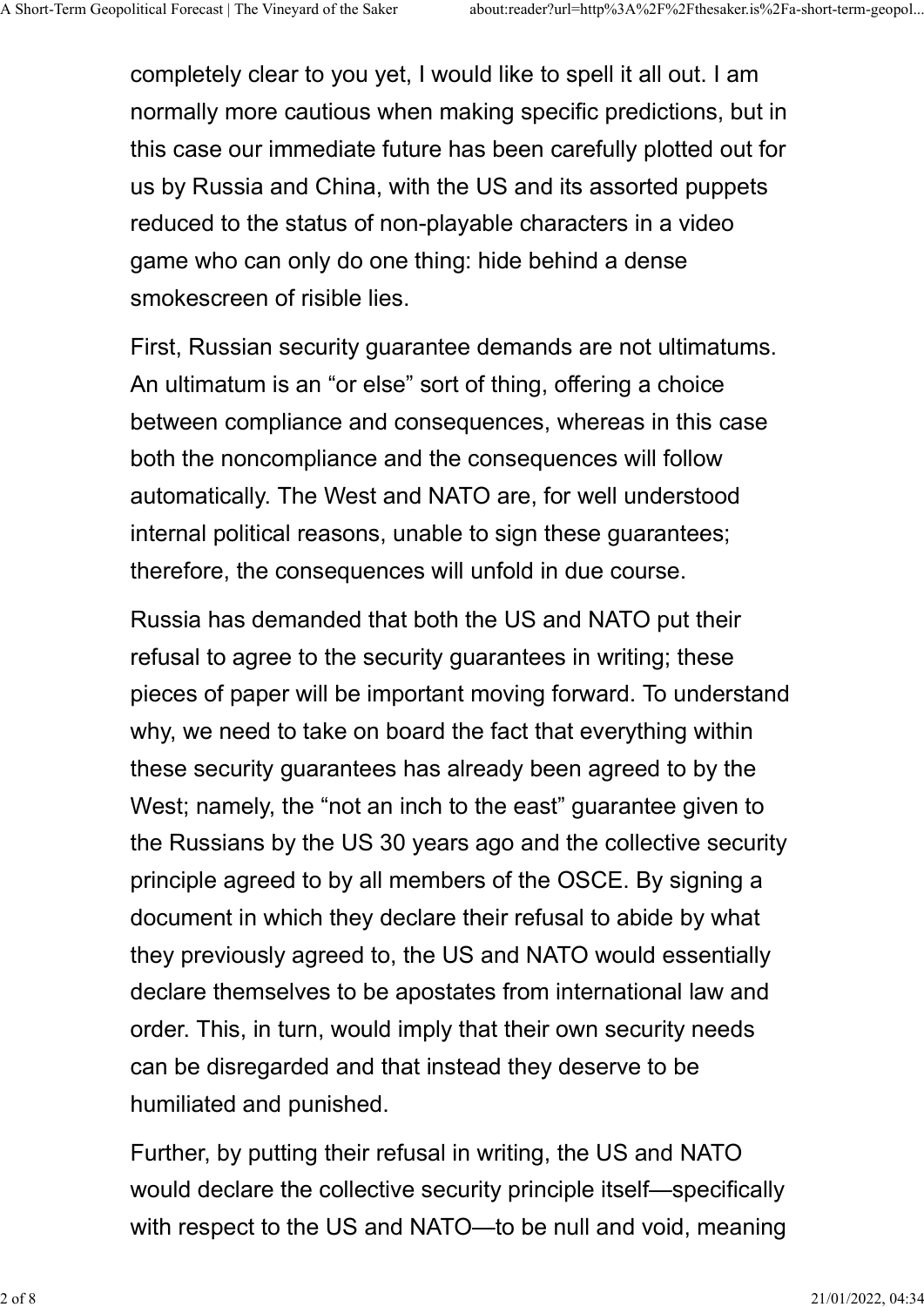that if, for instance, the Bahamas, a sovereign nation since July 10, 1973, decides to reinforce its sovereignty by hosting a Russian missile battery pointed across the Gulf Stream at Miami and Fort Lauderdale, Florida, the US would have no say in the matter, and if the US did try to speak up, they'd get beat up with this very piece of paper they signed. "Do you feel threatened now?" the Russians would ask; "Well, maybe you should have thought of that when you threatened us by putting your missiles in Poland and Romania."

The initial stated purpose of the two installations of Aegis Ashore in Poland and Romania was to shoot down Iranian missiles, which didn't exist then, don't exist now, and never would have taken a giant detour and fly over Poland or Romania in any case. Although the stated purpose of these systems was for missile defense, their launch platforms can also be used to launch offensive strategic weapons: Tomahawk cruise missiles with nuclear payloads. These Tomahawks are obsolete and the Russians know how to shoot them down extremely well (as they demonstrated in Syria) but this is still very annoying, plus seeding the Russian countryside with pulverized American plutonium would not be good for anyone's health.

Thus, we should expect bad things to happen to these installations, but we should expect to remain rather ill-informed about the details. While the non-negotiations over the Russian security guarantee demands will be as public as possible (in spite of Western plaintive cries asking that they be held in private) the "technical-military means" which Russia will use to deal with Western noncompliance will not be widely publicized. The Romanian installation might become inoperative due to a newly discovered small volcano nearby; the Polish one might succumb of a freak swamp gas explosion.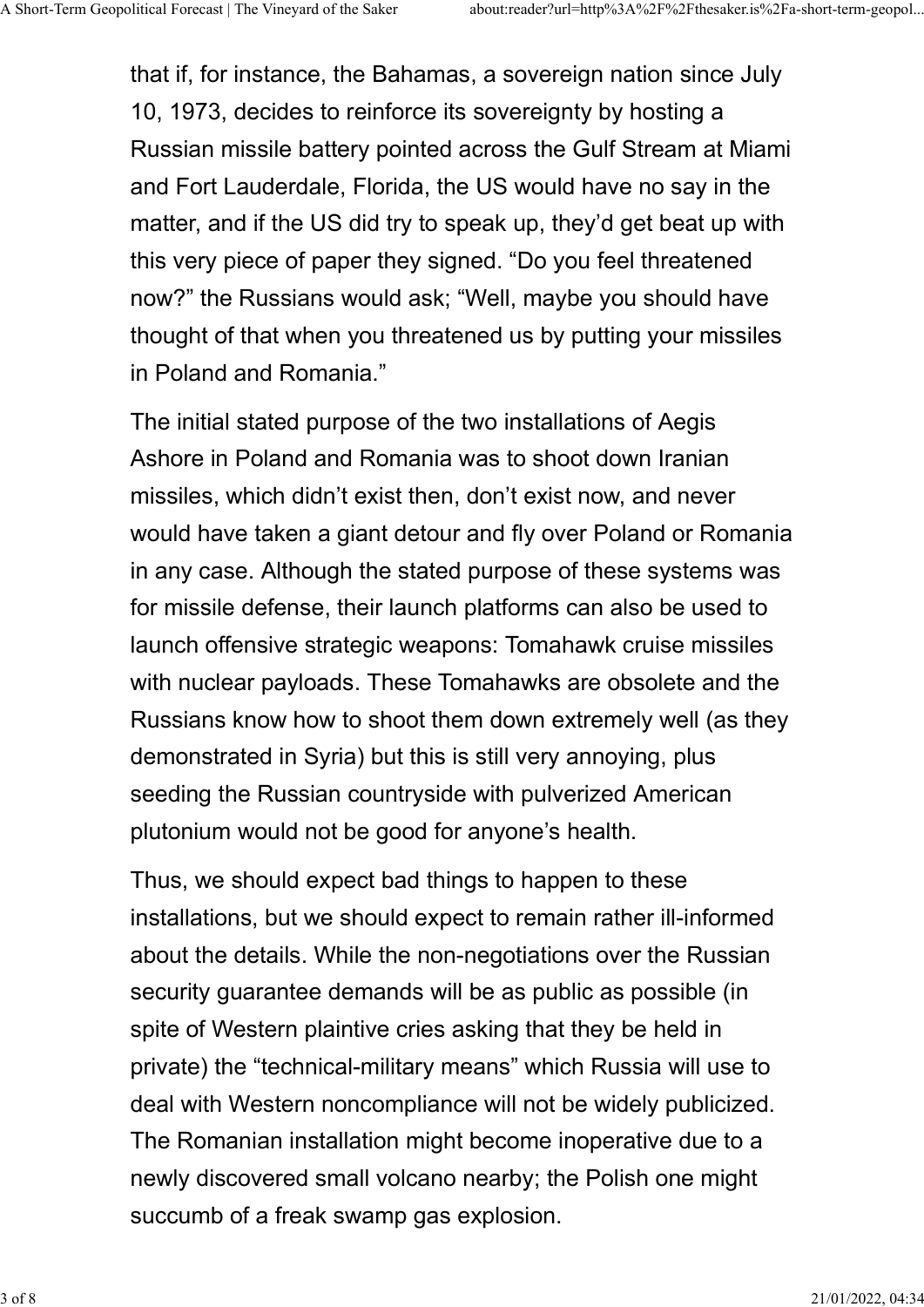A further series of unfortunate accidents may cause the US and NATO to become shy and reticent about encroaching on Russia's borders. NATO troops stationed in the Baltics, a stone's throw from St. Petersburg, which is Russia's secondlargest city, might complain of repeatedly hearing the word "Thud!" clearly and loudly annunciated, causing them all to be diagnosed with schizophrenia and evacuated. A US spy plane might experience a slight GPS malfunction causing it to blunder into Russian airspace, get shot down, and have its catapulted pilot sentenced to many years of teaching English to kindergarteners in Syktyvkar or Petropavlovsk-Kamchatsky. US Navy and NATO vessels, already prone to collisions with each other, underwater mountains and barges, might suffer an unusually large number of such mishaps in proximity to the Russian coastline, causing them to shy away from it. A large number of such events, most out of them transpiring out of sight of the public, news of them suppressed in Western press and social media, would force the mighty US military to confront an uncomfortable existential question: "Are the Russians still afraid of us, or are we just jerking each other off here?" Their response will be to go into denial and to jerk each other off harder and faster than ever before.

But if they are indeed just jerking each other off, then what about their policy of containment? What's to contain Russia and keep it from recreating USSR 2.0?—other than the fact that the Russians aren't stupid, learned their lesson the first time around, and Mother Russia will no longer allow a bunch of useless non-Russian ingrates to suckle at her ample bosom. "But when is Russia going to invade the Ukraine?" inquiring minds demand to know, especially those who have been paying attention to Western news sources claiming that Russia has amassed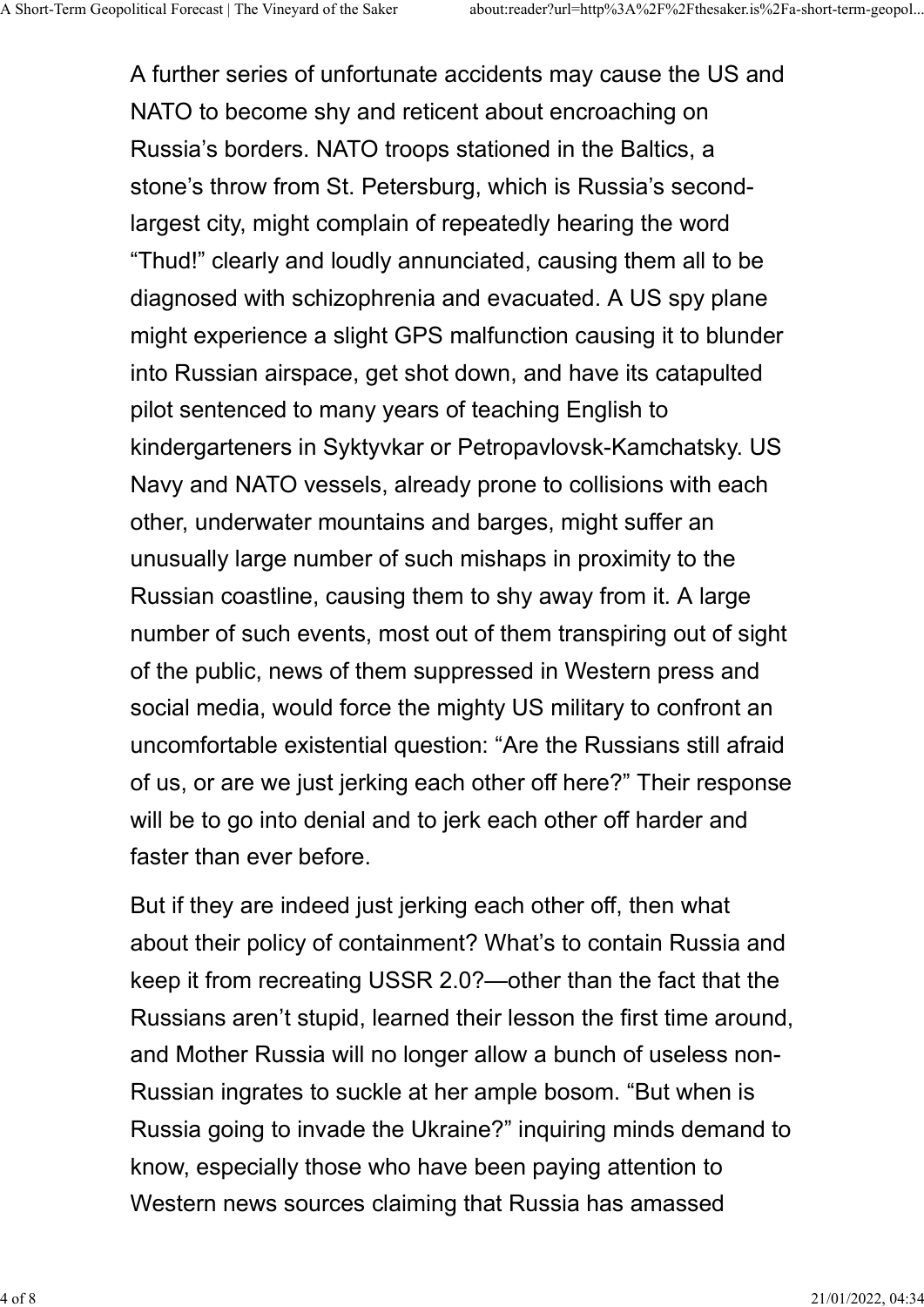100090 troops on the Ukrainian border (it hasn't).

The latest theory is that what is preventing Russia from invading is the warm weather. Apparently, it has been unusually warm since 2014, which is why Russian troops haven't rolled across the Ukrainian border yet. What have they been waiting for? The next ice age that's due any millennium now? Instead, Russia just got the bits of the Ukraine it wanted—Crimea, the Donbass and a couple of millions of highly trained Russian-speaking professionals—all without staging an invasion, and is now waiting for the rest of the Ukraine to degenerate into its end state as an ethnic theme park and nature preserve. The only thing that's not going well with this plan is that the Ukraine needs to be demilitarized, as required by Russia's recent security guarantee demands.

But what if Russia's security guarantees aren't met and US/NATO continue stuffing the Ukraine full of weapons, sending in trainers and establishing bases? Well, then, those will need to be destroyed. This can be done by launching some rockets from small ships sailing around in the Caspian Sea, as was done to destroy ISIS bases in Syria; no ground force invasion needed. It won't take much to prompt US/NATO to evacuate the Ukraine in a panic, seeing as they have already worked out plans for doing so and have announced that they won't fight to defend it.

If that's what unfolds, what do you think will happen next? Will the US start a nuclear war over the Ukraine? Umm… how about "NO!!!" Will the US impose "sanctions from hell"? Perhaps, but you have to understand that at this point in time the US and other Western economies can be accurately caricatured as a crystal vase full of excrement parked on the very edge of a high shelf over a hard marble floor. The hope is that nobody is going to sneeze because the sound pressure might cause it to go over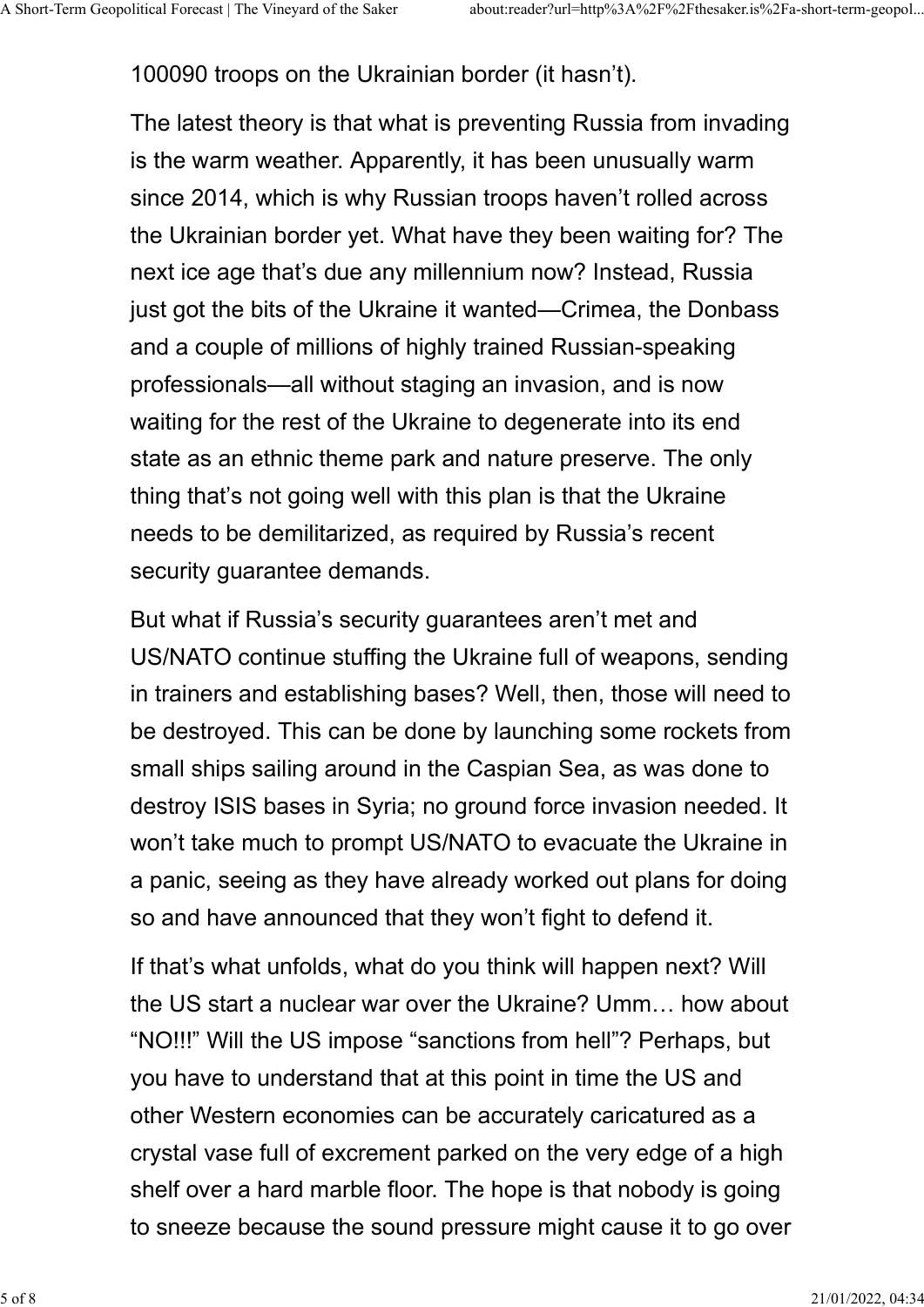the edge. Sanctions from hell do sound like they could cause a bit of a sneeze. Needless to say, the US will continue to talk about sanctions from hell and maybe even pass some legislation so titled, and claim to have sent "a strong message," but to no effect.

Will Russia act immediately upon acceptance in writing the West's refusal to provide it with the requested security guarantees? No, there is bound to be a delay. You see, February 4th is barely two weeks away, and that's just not enough time to start and finish a military action. What's on February 4th? Why, the opening ceremony at the Beijing Olympics, of course, at which Putin will be the guest of honor while US dignitaries weren't even invited.

At the Olympics Putin and Xi will be signing a raft of major agreements, one of which may transform the already very strong relationship between China and Russia into an actual military alliance. The tripartite world order announced by Gen. Milley, in which the US, Russia and China figure as equals, will have lasted all of three months. With Russia and China acting as a unit, the SCO, which by now includes almost all of Eurasia, becomes more than just a geopolitical pole. In comparison, the US and the 29 dwarves of NATO do not quite add up to a geopolitical pole and the world once again becomes unipolar but with the polarity flipped.

And so we should not expect any military action to take place between February 4th and February 20th. Should any military mischief occur during the Olympics, which is traditionally a time of peace in the world, it is sure to be a Western provocation, since the Olympics are a traditional time of Western provocations (Georgia during the Beijing Olympics in 2008; the Ukraine during the Russian Olympics in Sochi in 2014). We can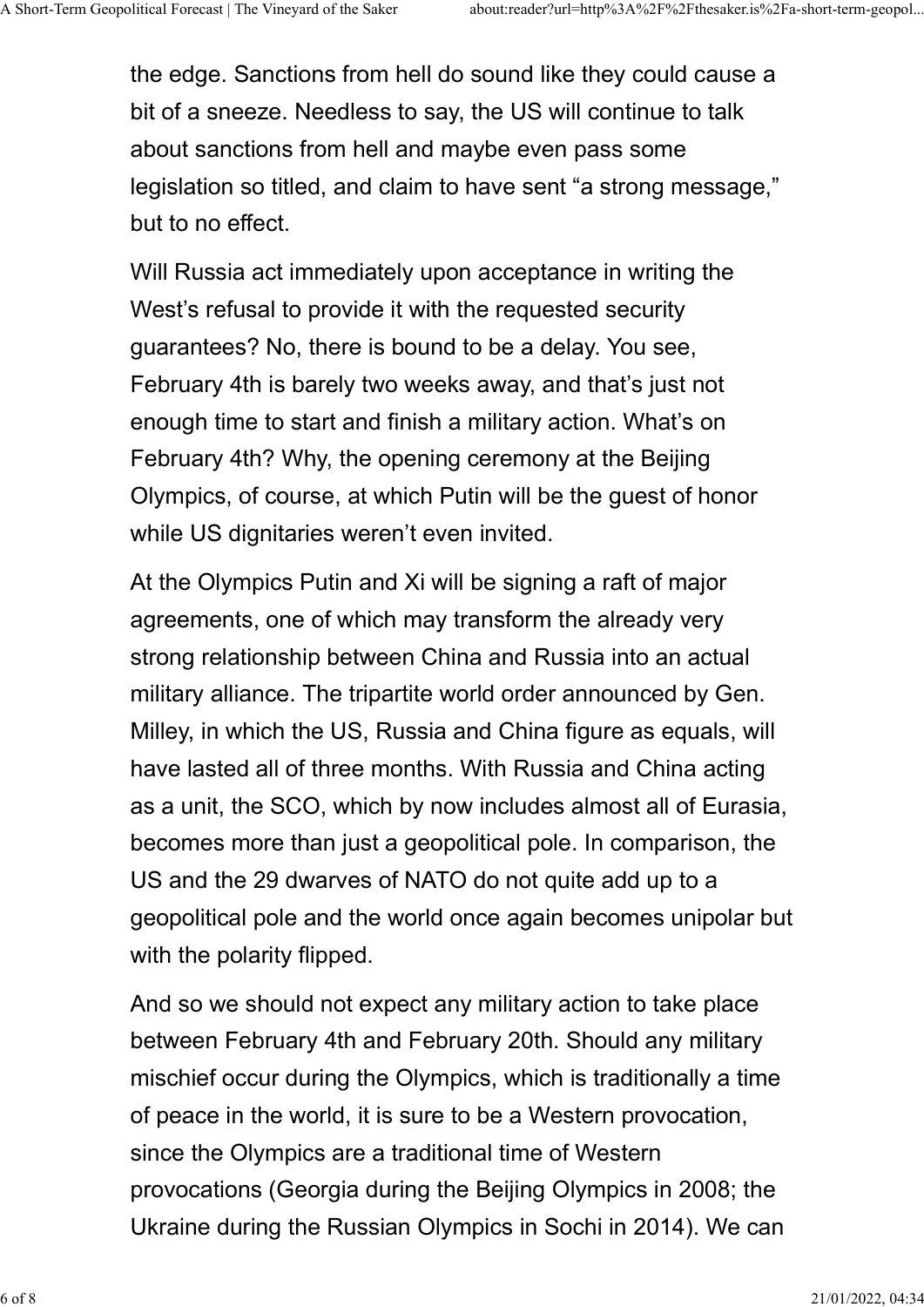be sure that everyone is very much prepared for this provocation and that it will be dealt with very harshly.

The worst kind of provocation would be if NATO advisers actually succeed in goading the hapless and demoralized Ukrainian troops into invading the Donbass. If that happens, there will be two steps to that operation. The first will involve confusing the Ukrainians into walking into a trap. The second will be to threaten to destroy them using Russian long-range artillery from across the Russian border. When that happened previously, the Ukrainian government in Kiev was forced to sign the Minsk agreements that required the Ukrainian military to pull back and the Kiev government to grant autonomy to the Donbass by amending the Ukraine's constitution.

But since the government in Kiev has shown no intention of fulfilling the terms of these agreements during the intervening years and instead has done its utmost to sabotage them, there is no reason to expect a new round of Minsk agreements to be signed. Instead, it will be the end of the road for Ukrainian statehood. Putin has promised exactly that. NATO advisers are likely to be frustrated in their efforts to cause the Ukrainians to attack: it is preferable for them to sit there being poked and prodded by their NATO handlers and nagged by US/EU officials and spies than to have their best and brightest obliterated by Russian artillery or to face a final round of national humiliation.

After February 20th, however, we should expect some new and interesting domestic distraction. It could have to do with Western financial house of cards/pyramid scheme finally pancaking, or it could be a fun new virus, or natural gas running out and causing a huge humanitarian emergency. Or it could be a combination of these: the virus can be blamed on China, the gas emergency on Russia, and the financial collapse on both. While everyone is